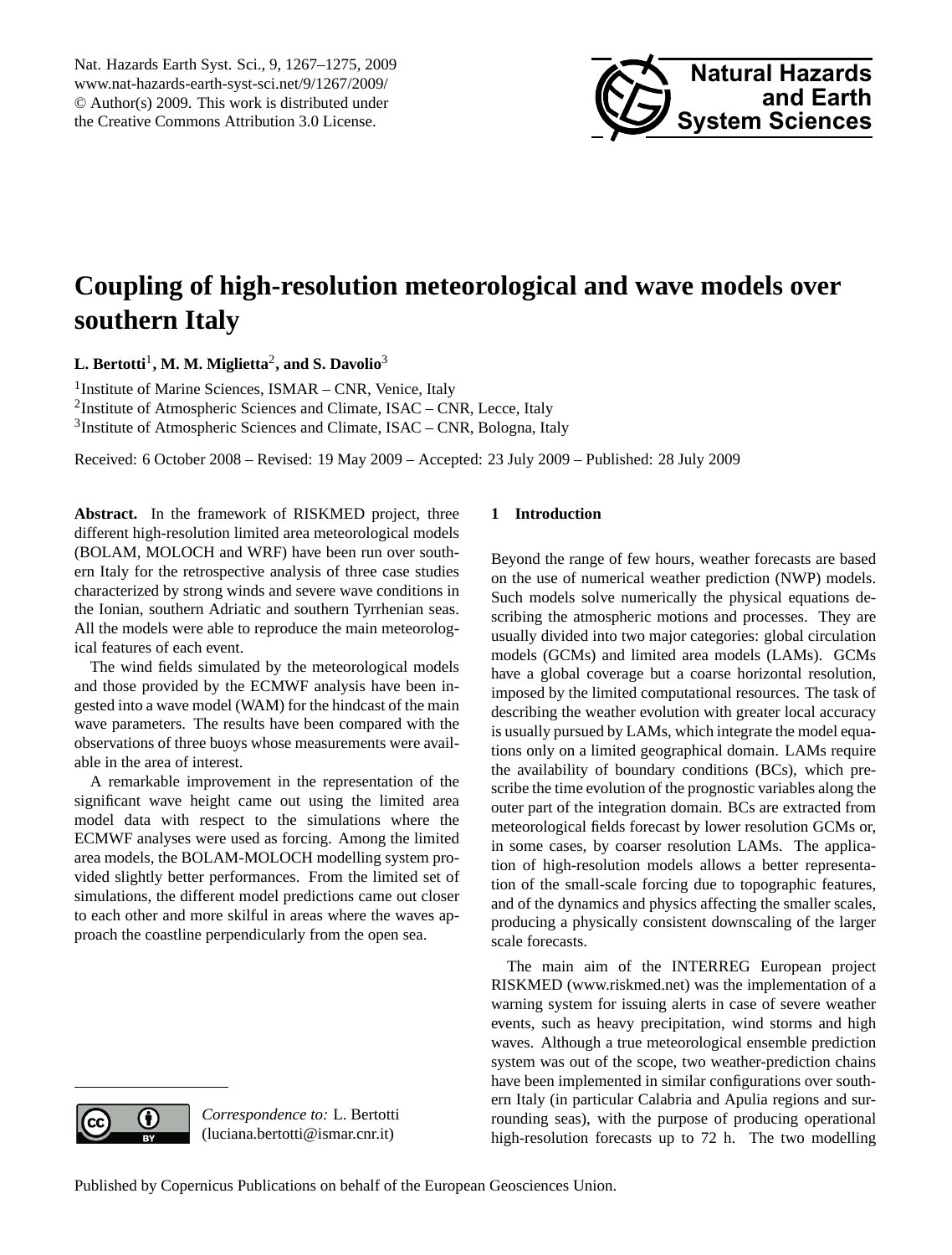| <b>MODEL</b> | Horizontal<br>Resolution (km) | <b>Grid Points</b> | Levels | Center (lon, lat) |
|--------------|-------------------------------|--------------------|--------|-------------------|
| <b>BOLAM</b> | 16                            | $103 \times 103$   | 40     | (16.10, 40.40)    |
| MOLOCH       | 3.8                           | $150 \times 162$   | 50     | (17.10, 39.79)    |
| $WRF-g1$     | 16                            | $108\times108$     | 31     | (16.18, 40.04)    |
| $WRF-g2$     |                               | $133 \times 161$   | 31     | (17.63, 39.81)    |

**Table 1.** Meteorological model grid configuration.

systems provided gridded wind fields over similar domains in order to force the only wave model available within the project.

The capability to produce an accurate estimate of the sea state is an important issue in terms of socio-economic impact in coastal areas with intense human activity. This is not a simple task when the area of interest is characterized by complex orography (Smith, 1979; Agustsson and Olafsson, 2009) and/or a rough coastline, as the skill of meteorological models in terms of wind field forecasting near the ground is significantly reduced in such regions. The use of a grid with the highest possible resolution compatible with the available computational resources improves the model representation of the topography and thus can enhance the quality of the meteorological forecasts. Concerning the wave model, the runs were downscaled using the nesting technique from a coarser grid covering the whole Mediterranean basin to a smaller area covering Calabria and Apulia regions (southern Italy) and Epirus (the Greek region facing the northern Ionian Sea). A similar approach has been already applied in the past in the Ligurian Sea where the nesting technique was used to evaluate the sea state along the coast of Liguria region. The results, not published, show that the use of higher resolution grids improve substantially the knowledge of the sea state in coastal areas. A similar technique has been applied for example by Federico et al. (2004, 2006), that analysed the influence of different resolutions in the hindcast of sea waves during stormy conditions in southern Italy.

The present study aims at evaluating the results provided by the different (meteorological-wave) forecasting systems available within the project. In order to attain this purpose, the modelling systems have been applied to different severe weather episodes. Three case studies have been selected, each one characterized by strong winds and severe wave conditions in the southern Tyrrhenian, Ionian and southern Adriatic seas. The final purpose of these simulations is to test the operational implementation of the high-resolution numerical modelling chains and to validate its results through comparison with local measurements, with the aim of providing correct warnings to the end-users with suitable advance in time.

The paper is organized as follows. In Sect. 2, a brief description of the models setup is provided. A synoptic analysis of the three case studies is presented in Sect. 3. In Sect. 4, the results obtained with the different models are compared in terms of both wind and waves forecasting; a comparison with the available observations is also provided. Finally, a summary is given in Sect. 5.

## **2 Model setup**

The meteorological forecasting systems considered in the present study are based on the application of the following meteorological limited area models:

- **–** The hydrostatic model BOLAM, developed at CNR-ISAC and employed to run meteorological simulations at intermediate resolution.
- **–** The non-hydrostatic model MOLOCH, developed at CNR-ISAC, one-way nested into BOLAM in a smaller domain and applied to simulations at higher horizontal resolution.
- **–** The non-hydrostatic model WRF, developed in a cooperative effort coordinated by NCAR (USA); the version used at CNR-ISAC for the present project is ARW 2.1, implemented in a two-way nesting configuration.

A description of the modelling systems, BOLAM-MOLOCH and WRF, may be found in Davolio et al. (2007) and Skamarock et al. (2005), respectively.

The meteorological model configuration implemented in RISKMED has been determined by different requirements: the available computational resources, the need of highresolution runs and the necessity of a comparison among the results of the different models. Therefore, similar domains and grid resolutions have been chosen for the two different modelling systems, BOLAM-MOLOCH and WRF. The horizontal grid resolution is 16 km for the WRF coarse grid and BOLAM and about 4 km for the WRF inner grid and MOLOCH. The ECMWF (European Centre for Mediumrange Weather Forecasts) analysis/forecasts are used as initial/boundary conditions for the coarse resolution simulations. The boundary conditions are provided every three hours. The integration domains of the meteorological models are shown in Fig. 1a. The largest domain, which covers approximately the central Mediterranean basin, represents the integration area for the WRF coarse resolution domain and, approximately, for BOLAM. The WRF inner domain and MOLOCH grid cover the entire southern Italy and the adjacent seas, including Apulia and Calabria regions, two of the target areas of the project. The configurations for both the modelling systems are summarized in Table 1, while the parameterisation schemes for the three models are shown in Table 2.

Concerning the wave modelling, we used the WAM model. Developed by a group of scientists from different countries around the world, the model is presently used by most of the main meteorological centres to provide the wave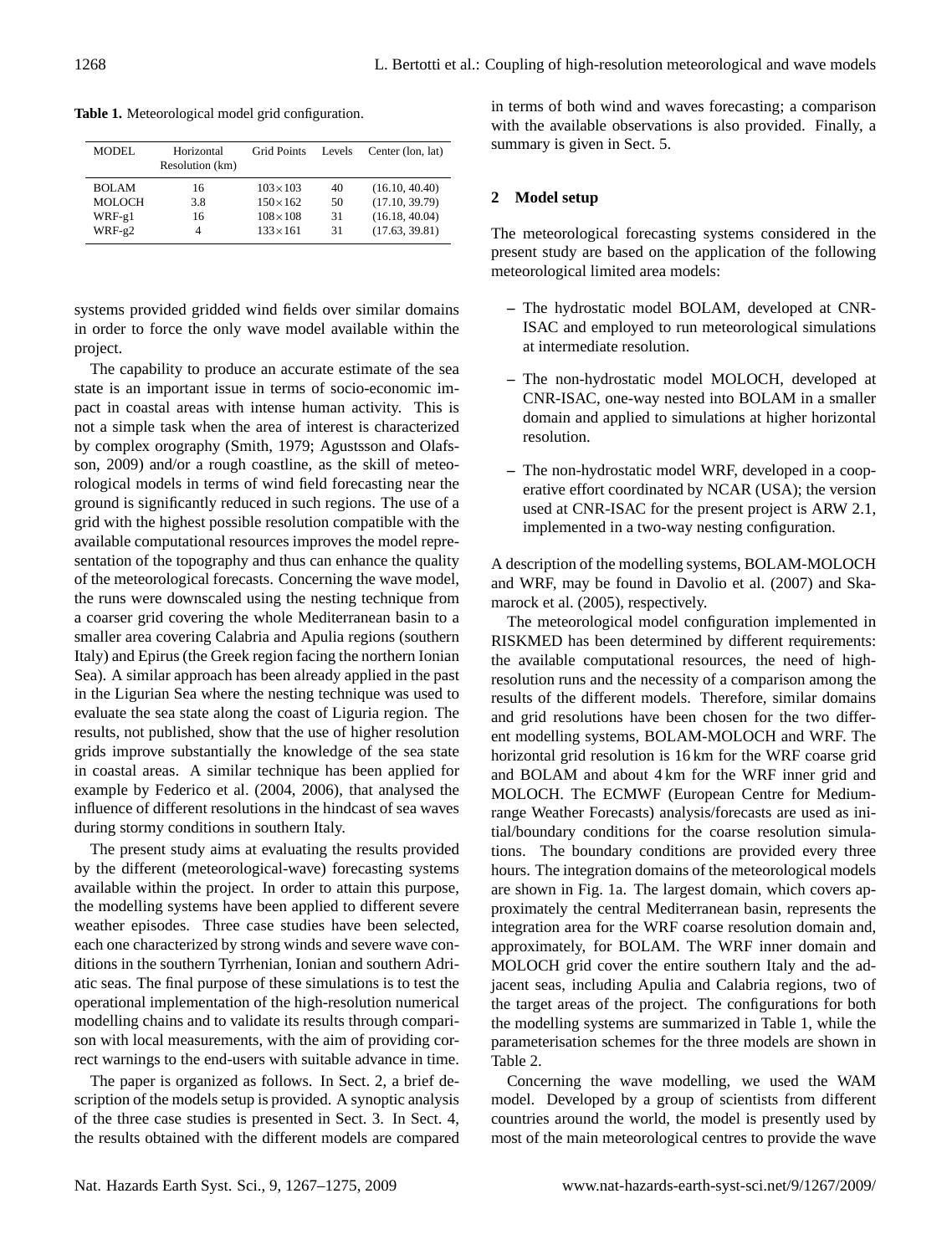| Microphysics<br>Drofa and Malguzzi<br><b>Schultz</b><br>Thompson et al.                                                                                                                                                                                                                                                     | <b>MOLOCH</b><br>WRF                                 | <b>BOLAM</b> | Parameterisation |
|-----------------------------------------------------------------------------------------------------------------------------------------------------------------------------------------------------------------------------------------------------------------------------------------------------------------------------|------------------------------------------------------|--------------|------------------|
| Kain-Fritsch (KF-Eta)<br>Convection<br>Kain-Fritsch<br>ECMWF+Geleyn<br><b>ECMWF</b> and Geleyn<br>Longwave radiation<br><b>RRTM</b><br><b>ECMWF</b> and Geleyn<br>ECMWF+Geleyn<br>Shortwave radiation<br>Dudhia<br>E-1 closure<br>Boundary layer<br>E-1 closure<br>4-layer (Drofa et al.)<br>4-layer (Drofa et al.)<br>Soil | Yonsei University (YSU)<br>5-layer thermal-diffusion |              |                  |

**Table 2.** Parameterization schemes for the different models. Note that the convective parameterization is not active on the WRF inner grid.

forecast at global as well as at local scale. The master references are WAMDI Group (1988), Komen et al. (1994) and Janssen (2007). The requirements of the high resolution for a better definition of the weather and sea conditions led to the use of the nesting technique. For this reason two grids with different resolution have been considered when running the wave model. The coarser one covers the whole Mediterranean basin with resolution of  $1/4^{\circ}$ , while the inner one, centred over the area of interest, has a grid step of 1/16◦ . The last one is presented in Fig. 1b.

In order to test our system before an operational use, the whole procedure has been experimented with different weather conditions characterized by episodes of strong winds and high wave conditions. Three different periods have been selected: 9–15 December 2005, 17–20 April 2006 and 1– 4 January 2007. These events affected the coastal areas of Apulia and Calabria regions and Epirus. For the two case studies of 17–20 April 2006 and 1–4 January 2007, the runs start at 12:00 UTC of the first day. Each run has produced a sequence of wind fields at 3-h interval for a total forecasting time of 72 h. For the other case study of 9– 15 December 2005, due to its longer duration (6 days), the wind fields have been produced by a sequence of runs each one lasting for 48 h and partly overlapping, starting respectively at: 00:00 UTC, 9 December; 12:00 UTC, 10 December; 00:00 UTC, 12 December; 12:00 UTC, 13 December. The wind fields, employed to force the WAM model, have been obtained by a forecast in the range +12–+48 h. Since the output of the meteorological models is not provided on a regular latitude-longitude grid, a preliminary interpolation is necessary to provide the wind fields at the WAM grid point.

Having adopted the nesting technique, the sea conditions at the border of the inner grid have to be known before running the WAM model on that domain. Because the area of interest is not completely surrounded by land but presents some open boundaries, we must expect that a certain amount of energy, e.g. waves, enters into the area through these borders. For these reasons a preliminary run needs to be done on a larger area, saving the sea conditions at the open boundaries of the nested grid. In our case the wave model has been run over the whole Mediterranean Sea using the coarser grid.



**Fig. 1. (a)** Model integration domains. This includes the topography of the outer grid. **(b)** WAM sea points (step= $1/16°$ ) on the fine grid, where the model is forced with the LAMs; the red dots indicate the measurements sites.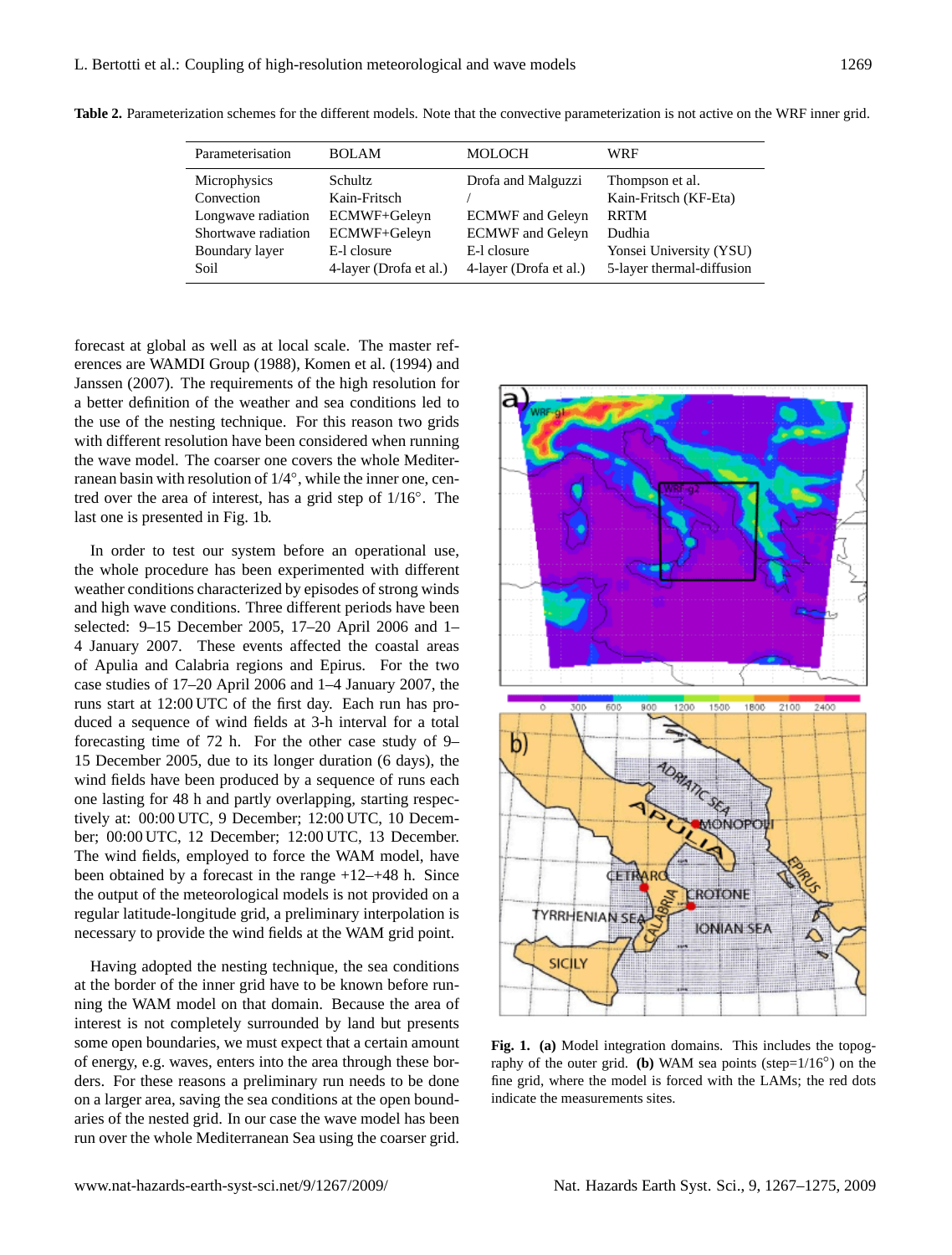

**Fig. 2.** The NCEP-NCAR (National Centre for Atmospheric Research-National Centre for Environmental Prediction) reanalysis (source: [www.wetterzentrale.de\)](www.wetterzentrale.de): mean sea level pressure (in hPa, white lines) and 500 hPa geopotential height (in m/10, colours) at 00:00 UTC of: **(a)** 14 December 2005, **(b)** 19 April 2006 and **(c)** 3 January 2007.

A preliminary run of WAM has been done using as input the analysed surface wind from the ECMWF global meteorological model. Hence, the wave model has been run using, as input, the wind from the three different meteorological models, BOLAM, MOLOCH and WRF. The test runs have been repeated for each chosen stormy period.

Each simulation provides the evolution of the main wave parameters (significant wave height, mean flow direction and mean period) at 3-h interval. The output fields allow to compare the response of the wave model to the different wind inputs over the whole area. The model results have also been compared with in situ measurements. To attain this aim the wave parameters have also been saved at the location of three buoys (Fig. 1b): Monopoli, close to Apulia coast in the southern Adriatic Sea, Cetraro, near the coast of Calabria in the southern Tyrrhenian Sea and Crotone, close to the Ionian coast of Calabria.

## **3 Synoptic analysis**

As mentioned before, three different periods characterized by heavy storms have been chosen to test the models. A brief description of the synoptic conditions observed during the three case studies is reported hereafter.

## **3.1 9–15 December 2005**

The first event is characterized by two distinct phases of high waves, due to intense easterly flows affecting the Ionian Sea associated with a deep cyclonic circulation over the Mediterranean. At 00:00 UTC, 9 December 2005, a deep upper level trough extends from north-eastern Europe into the central Mediterranean basin; during the following 24 h, the trough evolves into a deep cut-off low, centred between Tunisia and Sardinia. Thus, an intense cyclonic easterly lowlevel flow develops, associated with a low pressure centre localized over the southern Mediterranean Sea. At 00:00 UTC, 12 December, the pressure minimum has moved northward and is localized over the southern Tyrrhenian Sea, while a deep upper level cyclonic circulation affects the western and the central Mediterranean. On the following day, an outbreak of cold air from northern Europe feeds the cut-off again, and a deep low pressure system rapidly develops to the east of Tunisia, in phase with the upper level minimum on 14 December (Fig. 2a). At 00:00 UTC, 15 December, the minimum has partially filled in while moving eastward.

## **3.2 17–20 April 2006**

The second event is associated with the presence of a pressure minimum over the Ionian Sea. At 00:00 UTC, 18 April 2006, a high pressure centre is present over the Atlantic Ocean, marginally affecting Spain and France, while the main cyclonic circulation affects the northern Europe. Over the Mediterranean Sea, a low pressure system, significantly deepened during the previous 24 h, is centred over Tunisia. The associated cyclonic circulation affects the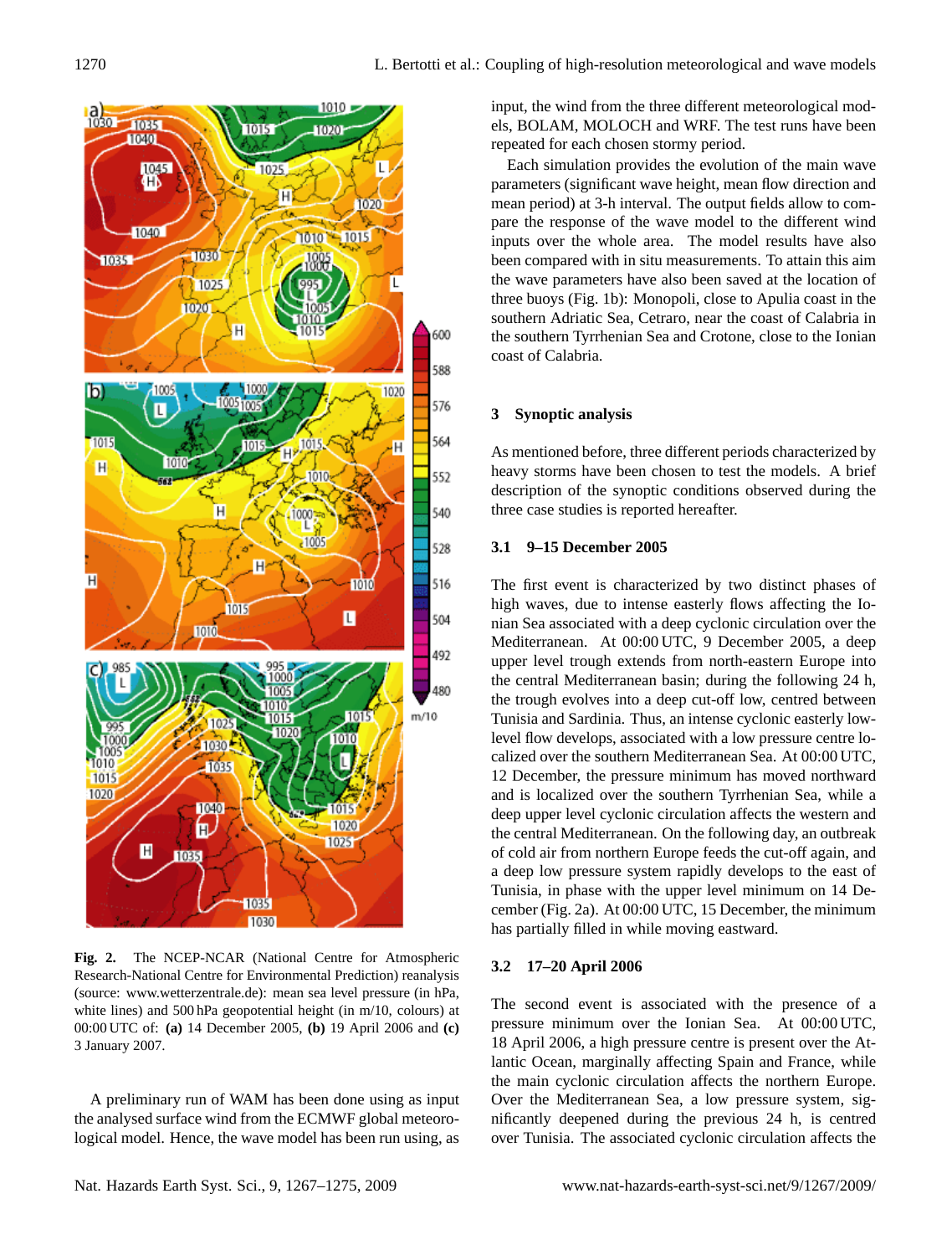central and southern Italian regions, forcing intense southsouth-easterly flow and waves in the Ionian Sea that reach a height of 3 meters at the peak of the storm (in the evening of 18 April). This pressure minimum is positioned to the east side of a weak upper level trough affecting the western Mediterranean Sea and rapidly moving eastward, so that in the following 24 h (Fig. 2b) the minimum further deepens while moving north-north-eastward. At the same time, also the upper level trough intensifies, originating a cut-off that gets in phase with the low level vortex, centred over southern Italy.

#### **3.3 1–4 January 2007**

The third event is characterized by the transit of a trough over the Italian peninsula. The synoptic situation at 00:00 UTC, 1 January 2007, presents a high pressure centre extending from the Atlantic Ocean into the central Mediterranean Sea both at low and upper levels. By the following day, the anticyclone shifts westward over the Atlantic Ocean, immediately to the west of the Iberian Peninsula, with its main ridge elongated from north-west to south-east. Consequently, the pressure weakens over the central Mediterranean Sea, with a minimum immediately to the lee side of the Alps. At upper levels, a trough is localized between France and Spain, associated with a strong pressure gradient, and moves into the Mediterranean. The whole pressure pattern shifts eastward 24 h later (Fig. 2c): an intense cyclonic circulation, associated with a deep low centred over Bulgaria, affects the central Mediterranean with a strong pressure gradient mainly localized between Tunisia and Calabria region and over the Ionian Sea. Here, strong north-westerly winds develop generating waves with about 4–5 m of significant wave height. At upper levels, a trough is now elongated from northern Europe into the Mediterranean and affects the whole Italian peninsula. After further 24 h, the pressure pattern shifts farther eastward, so that the minimum is localized over the Black Sea and a residual cyclonic circulation over Italy remains confined only over the Ionian regions.

## **4 Results**

Each one of the described storms has been simulated running the wave model using as input the wind produced by ECMWF, BOLAM, MOLOCH and WRF meteorological models. Both wind fields and wave-correlated fields (significant wave height, mean flow direction and mean period) have been compared for each time step. Because the wave fields are an integrated effect of the wind over the sea, the attention is mainly focused on the results of the wave model when driven by BOLAM, MOLOCH and WRF winds. As already mentioned above, the wind from ECMWF analyses has been used to run the wave model only in order to provide the boundary conditions for the nested run. Hence, the results



**Fig. 3.** Wind (top panels) and wave (bottom panels) fields at 12:00 UTC, 11 December 2005, corresponding to the peak of the storm: **(a)** BOLAM, **(b)** MOLOCH **(c)** WRF forecast wind (isotachs are plotted every  $4 \text{ m s}^{-1}$ ; the stronger the wind, the deeper the blue tone); wave heights forecast by WAM using **(d)** BOLAM, **(e)** MOLOCH and **(f)** WRF wind fields as input. Isolines of significant wave height are plotted every 1 mm. Blue tones for different wave heights – the higher the waves, the darker the colour. Red arrows indicate the mean flow direction of waves.

of these runs, which have a resolution definitely coarser compared with the LAMs, will only be partially commented. A comparison with wave measurements is also performed. The results of the comparison are discussed hereafter for each storm.

#### **4.1 9–15 December 2005**

All the meteorological models are able to reproduce the meteorological evolution of the storm. We concentrate our discussion at 12:00 UTC, 11 December 2005, at the peak of the event. All the models reproduce correctly the prevailing easterly wind associated with the cyclonic circulation centred over the southern Mediterranean Sea (see Sect. 3.1), although some discrepancies emerge among the different models. Compared to the LAMs, the ECMWF analysis (not shown) shows weaker wind speed maxima, especially over the Ionian Sea and along the Tyrrhenian coast. This is probably a consequence of the coarser resolution that smoothes the wind field and determines, of course, a significant loss of small scale details compared with the LAMs. A rotation of the wind from SE to NE is mainly confined over the Tyrrhenian Sea and the north-western side of the Ionian Sea. BOLAM and MOLOCH predict a strong wind curl in the Ionian Sea, with a significant northerly component on the western side (Fig. 3a, b), missing in the ECMWF wind field. Due to the finer resolution, the wind pattern is rougher in MOLOCH compared to BOLAM. Finally, the WRF model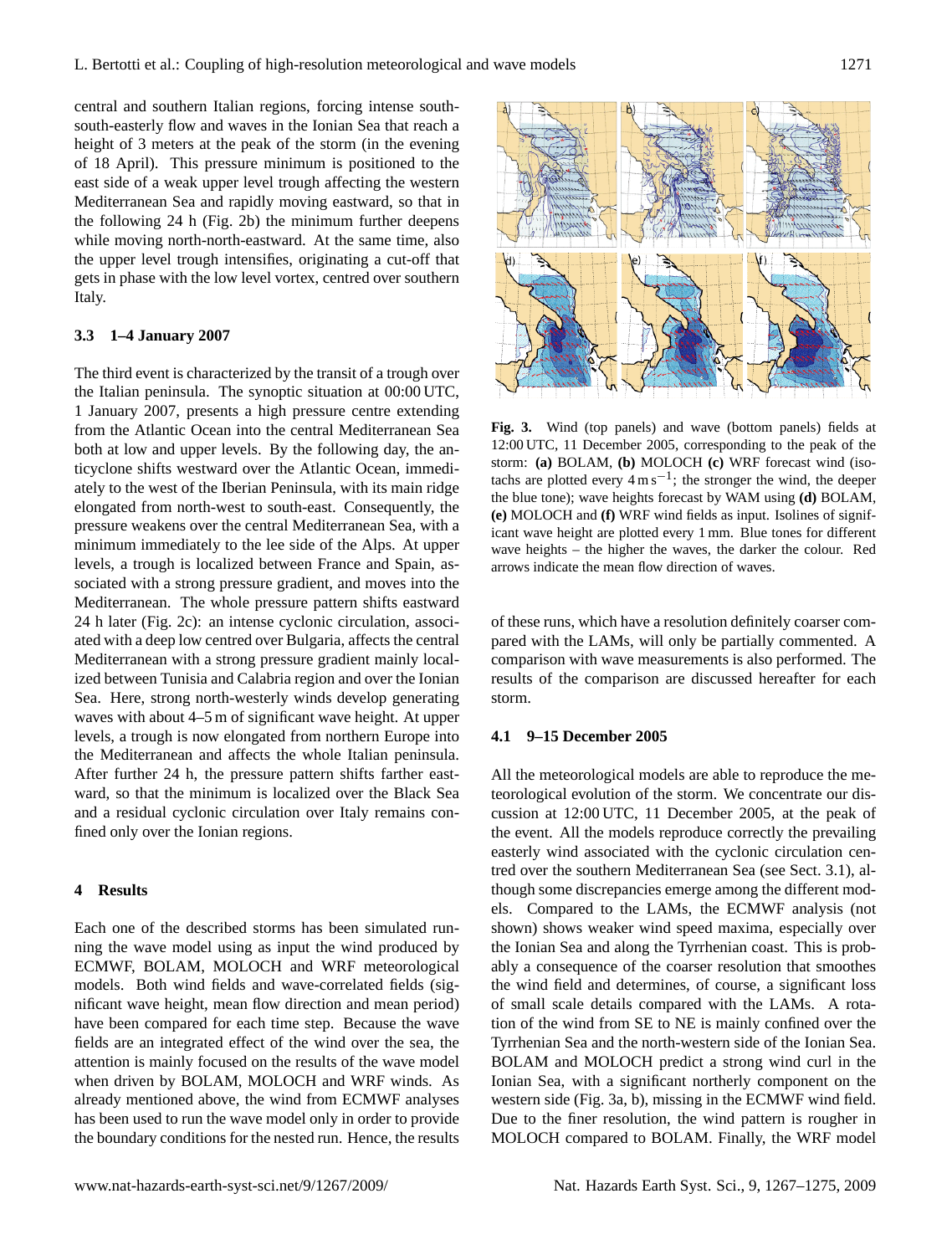

**Fig. 4.** As in Fig. 3 but at 18:00 UTC, 18 April 2006.

does not reproduce the cyclonic circulation predicted by the other models over the Ionian Sea (Fig. 3c). Therefore, no significant wind curl is simulated there by WRF and the wind remains east-south-easterly also over the Tyrrhenian Sea. The wind speed predicted by WRF is weaker on the Adriatic Sea, while over the Tyrrhenian and the Ionian Sea is slightly more intense. The absence of wind curl over the Ionian Sea in the WRF model simulation may be due to differences in both model setup and physics: for example, the different way to treat the horizontal diffusion or the different treatment of the low level fluxes of heat and humidity, as discussed in Miglietta et al. (2008) and Davolio et al. (2009), can determine significant differences among the two modelling system outputs. The smaller number of vertical levels in the WRF model (Table 1) may also determine a less detailed representation of the physical processes near the surface. As a consequence, the wave height predicted by WAM forced with WRF is 1 meter lower than for the other models in the Adriatic Sea and higher in the Tyrrhenian Sea (Fig. 3d, e, f). Over the Ionian Sea, the area of high waves (higher than 5 m) predicted by WAM forced with WRF is larger and shifted to the west compared to BOLAM and MOLOCH.

## **4.2 17–20 April 2006**

We concentrate our discussion on the different results obtained at 18:00 UTC, 18 April 2006, corresponding to the time of the maximum wave height. All the models agree pretty well in reproducing a cyclonic circulation centred to the west of the Tyrrhenian coast (Fig. 2b). The discrepancies among the different models are of minor importance compared to the previous case study, and concern mainly the intensity of the wind in the different areas. In particular, the ECMWF analysis (not shown) provides slightly stronger wind speeds over the Adriatic and the Ionian Sea during the peak, while all the models predict very close wind speeds over the Tyrrhenian Sea (Fig. 4a, b, c). This result could probably be expected, as this event is characterised by westerly winds over the Tyrrhenian Sea, coming from the lateral western boundary. Since the portion of the Tyrrhenian Sea included in the model domain is very small, the forcing imposed by the boundary conditions dominates the response of the LAMs over the internal model dynamics. Finally, only MOLOCH and WRF predict some localised wind maxima in the southern Ionian Sea, close to the coast of Calabria and Sicily, as only the high-resolution models can resolve the very rough topography of the region, responsible for channelling effects. In general, the wave heights predicted by WAM forced with the ECMWF analysis and BOLAM are a bit larger than for the other models, while the results for MOLOCH and WRF are very close each other (Fig. 4d, e, f).

## **4.3 1–4 January 2007**

For the last case, the maxima wave heights are recorded at Cetraro and Monopoli buoys at around 00:00 UTC, 3 January 2007. At that time, the forecast wind fields suggest the presence of a pressure minimum, centred on the east side of the Adriatic Sea, close to the coasts of Montenegro and Albania. This cyclone was not present in the large-scale analysis shown in Fig. 2c probably because of the low horizontal resolution. A strong north-westerly wind is present on the western side of the minimum over the Adriatic Sea (Fig. 5a, b, c), close to the south-eastern Italian coasts. The maximum intensity is present in ECMWF (not shown) and WRF (peak larger than  $20 \text{ m s}^{-1}$ ), while the wind speed is weaker in MOLOCH and BOLAM. A similar pattern occurs over the Ionian Sea. Over the Tyrrhenian Sea, all the models predict very similar wind speeds probably due to the strong forcing provided through the close western boundary (as discussed in Sect. 4.2). As a consequence, the waves predicted by WAM (Fig. 5d, e, f) forced with WRF reach a maximum height of 6 m along the Italian coast of the southern Adriatic Sea and are significantly higher also in the Ionian Sea. On the contrary, the ingestion of BOLAM and MOLOCH wind fields into WAM brings to a maximum of 5 m in the same area. Over the southern Tyrrhenian Sea, the forecast wave fields are similar.

#### **4.4 Comparison with measurements**

A validation of the results has been done comparing the output of the WAM model with in situ measurements. A series of wave measurements was available at that time from the RON (Rete Ondametrica Nazionale; De Boni et al., 1993) Italian buoy network. Out of the whole set of buoys, three were located at a distance between 3 and 5 km from the coast, in the area of interest for our study: Monopoli, Cetraro, and Crotone (see their position in Fig. 1b). In order to compare these data with the outputs of the wave model,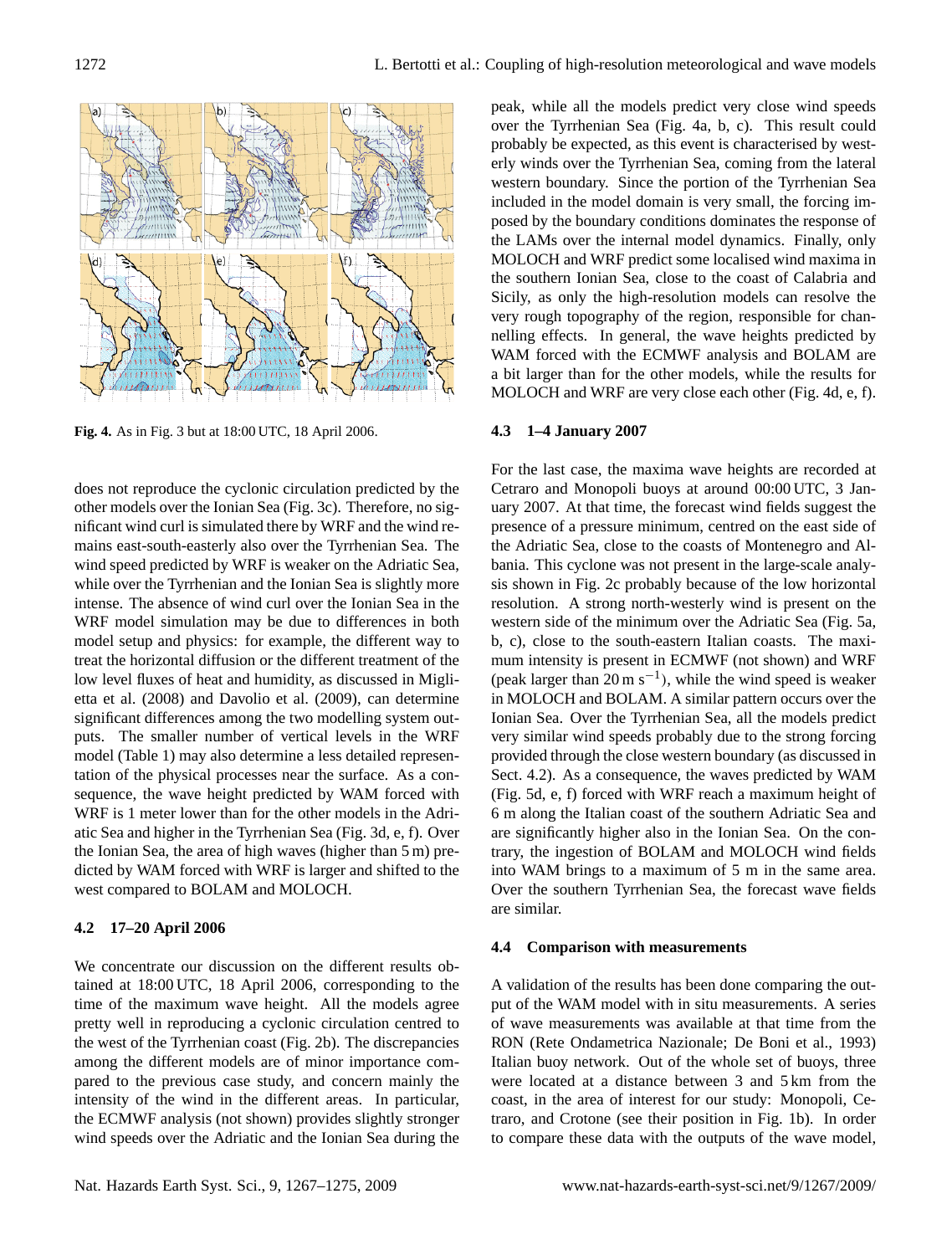

**Fig. 5.** As in Fig. 3, but at 00:00 UTC, 1 January 2007.

the most significant wave parameters, that is the significant wave height, the mean flow direction and the mean period, have been extracted at the grid point nearest to the position of each buoy for the whole duration of each storm.

In general, a significant improvement in the prediction of wave parameters comes out when the wind field is provided to the wave model by a LAM rather than a GCM. This result is mainly due to the higher horizontal resolution of the LAM and is in agreement with the results of previous studies (Cavaleri et al., 2003, 2006).

The comparison between the models and buoy data shows also that substantial differences occur depending on the direction the waves approach the shore. When the waves approach the coast perpendicularly, model results and measurements are generally in good agreement. This is evident in Fig. 6, where the time evolution of the significant wave height during the three events is presented at the two buoy locations of Crotone and Cetraro. Each coloured line describes the WAM results when forced by the four described wind sources. All the results agree pretty well with the measured data, reproducing correctly the intensity and the evolution of the storms. An exception is the pale blue line (Fig. 6a) representing the wave height at Crotone during the storm of December 2005, obtained by forcing the wave model with the wind forecast by WRF. The overestimation of the peak intensity in this case is due to the absence of the wind curl over the Ionian Sea (see Fig. 3 and Sect. 4.1).

When the waves are parallel to the coast, the differences between model and buoy data are more evident. Figure 7 displays the time evolution of the wave height at Monopoli and Crotone, during the storm of April 2006 and January 2007, respectively. Figures 4 and 5 clearly show the wind blowing (and the wave running) parallel to the coast of the southern Adriatic Sea during both the storms of April 2006 and January 2007, and along the Ionian coast of Calabria close to



**Fig. 6.** Time evolution of significant wave height (m) at buoy locations: **(a)** Crotone, during the storm of December 2005, **(b)** Cetraro, during the storm of April 2006 and **(c)** January 2007 (see Fig. 1b for buoy location). The WAM resolution is 1/4° for ECMWF and 1/16° for the limited area models.

Crotone, during January 2007. The main discrepancies in the time evolution can be explained by the different model resolution, as the use of a coarser grid cannot reproduce the strong variability of the wind near the coast. This results in a remarkable error of the wave forecasting when the WAM is forced by the ECMWF wind: the second and main peak at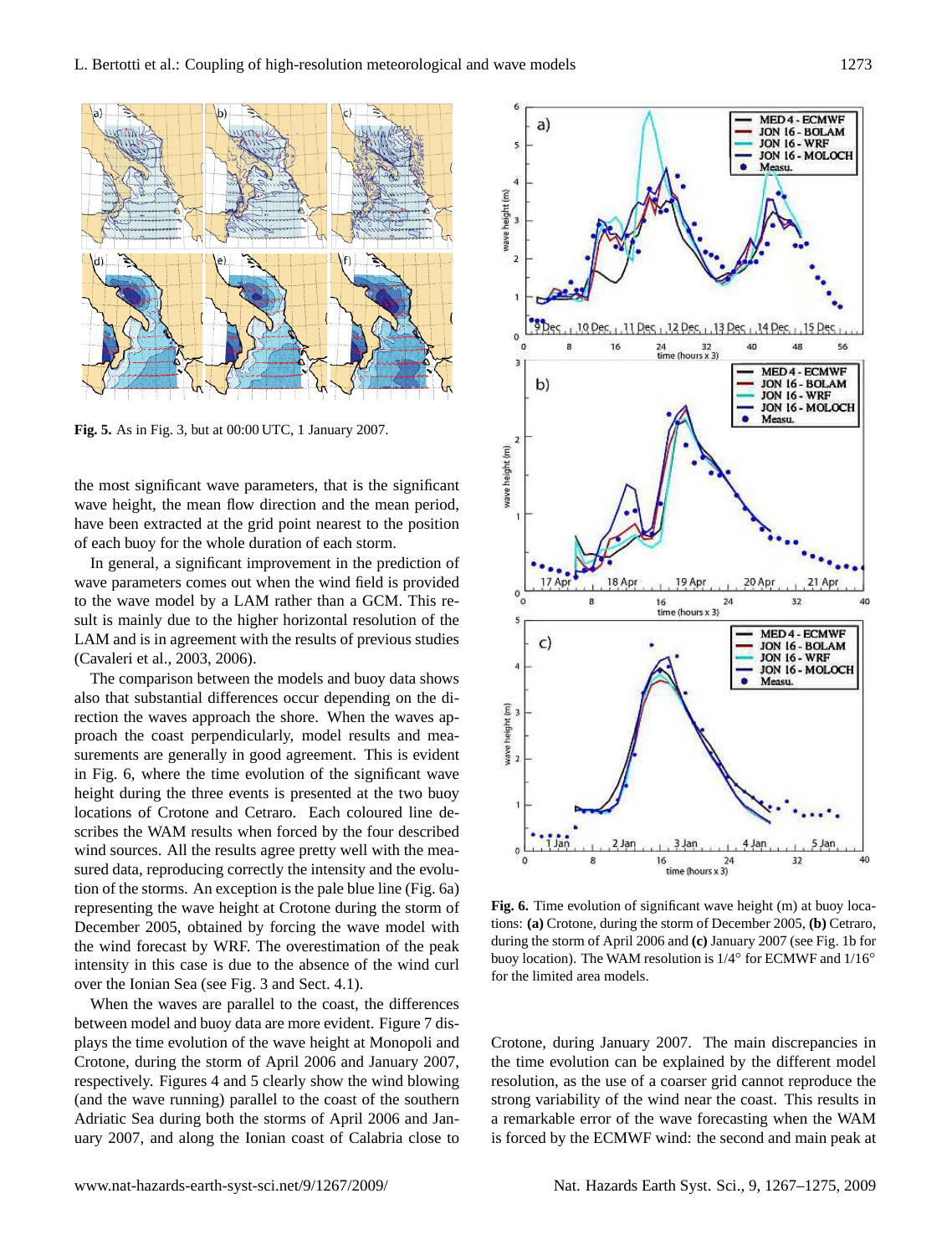

**Fig. 7.** As in Fig. 6 but at **(a)** Monopoli, during the storm of April 2006 and **(b)** Crotone, during the storm of January 2007 (see Fig. 1b for buoy position).

Monopoli observed on April 19 is completely missed and the storm of January 2007 is largely overestimated. Much better results in terms of wave height prediction are obtained when the WAM is forced by the wind fields forecast by higher resolution models. In general, BOLAM and MOLOCH provide slightly better results with respect to WRF.

## **5 Conclusions**

Two different modelling chains (BOLAM-MOLOCH and WRF) have been implemented in order to provide forecasts of wind and sea conditions near the coastal areas of southern Italy. Three case studies have been selected and the model results have been compared with measurements. The three selected episodes were characterized by strong winds and severe wave conditions in the Ionian, the southern Adriatic and the southern Tyrrhenian seas. The modelling chains use the same wave model (WAM). WAM is fed with wind fields extracted from the two different limited area meteorological modelling systems. In addition, the ECMWF analysis wind

fields are ingested into the wave model for sake of comparison. Figures 3, 4 and 5 show that all the modelling systems are able to reproduce pretty well the time evolution of the 10-m wind, and thus of the wave parameters, although some differences occur among the different model outputs.

The significant wave heights obtained by the different model simulations are compared with the measurements registered at the three buoys located in the area. The results (Figs. 6 and 7) show, as expected, that the ECMWF largescale analyses are not able to capture the detailed structure of the wind, especially close to rough coastlines, where the high-resolution models result to be a more appropriate tool for our purposes. Among the LAMs, the BOLAM-MOLOCH modelling system outperforms the version of WRF model adopted in the present study. The analysis of the results point out that the different model outputs are closer to each other and are more skilful in areas where the waves approach the coastline perpendicularly, while their behaviour is more spread and less skilful in cases when wind and waves are running parallel to the coast.

Finally, the previous analysis influenced the choice of the meteorological models employed during the operational forecasting period of RISKMED project. For its best performance, the modelling system BOLAM-MOLOCH has been chosen in order to provide the wind field to WAM. At the moment of the submission of the paper, the forecast provided by the chosen chain is daily presented on the web at the address [\(www.riskmed.net\)](www.riskmed.net).

*Acknowledgements.* The whole work and model tests have been done within the RISKMED project "Weather Risk Reduction in the Central and Eastern Mediterranean" as part of the EU Community Initiative Programme INTERREG IIIB – ARCHIMED.

Edited by: A. Mugnai

Reviewed by: D. Sacchetti and another anonymous referee

## **References**

- Ardhuin, F., Bertotti, L., Bidlot, J. R., Cavaleri, L., Filipetto, V., Lefevre, J. M., and Wittmann, P.: Comparison of wind and wave measurements and models in the Western Mediterranean Sea, Ocean Eng., 34, 526–541, 2007.
- Agustsson, H. and Olafsson, H.: forecasting wind gusts in complex terrain, Meteorol. Atmos. Phys., 103, 173–185, 2009.
- Cavaleri, L. and Bertotti, L.: The characteristics of wind and wave fields modelled with different resolutions, Q. J. Roy. Meteor. Soc., 129, 1647–1662, 2003.
- Cavaleri, L. and Bertotti, L.: The improvement of modelled wind and wave fields with increasing resolution, Ocean Eng., 33, 553– 565, 2006.
- Davolio, S., Buzzi, A., and Malguzzi, P.: High resolution simulations of an intense convective precipitation event, Meteorol. Atmos. Phys., 95, 139–154, 2007.
- Davolio, S., Miglietta, M. M., Moscatello, A., Pacifico, F., Buzzi, A., and Rotunno, R.: Numerical forecast and analysis of a tropical-like cyclone in the Ionian Sea, Nat. Hazards Earth Syst.